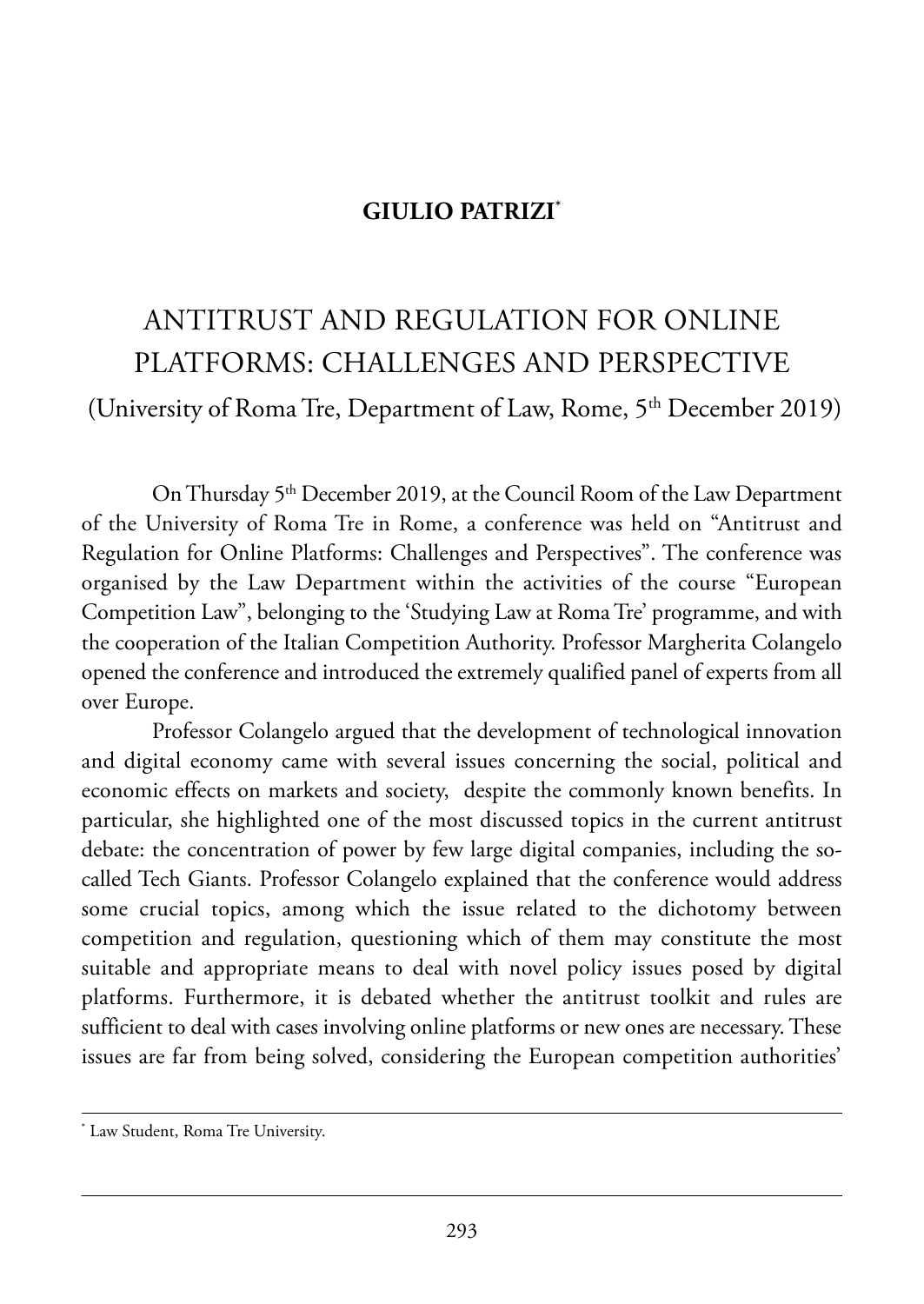fragmented approaches, as shown, for instance, by the dissimilar solutions adopted by the Italian, Swedish, French and German competition authorities in the cases involving *Booking.com*. However, some important documents published last year provide very valuable insights. Among these, Professor Colangelo mentioned three Reports containing policy proposals tackling with digital markets, *i.e.*, the Vestager Commission's Report,<sup>1</sup> the Stigler Committee's Report<sup>2</sup> and Furman's Report.<sup>3</sup> In particular, the Furman's Report is co-authored by Philip Marsden, who is the first speaker of the conference.

Philip Marsden, Professor of Competition Law at College of Europe, gave a speech about a possible European vision of Digital Competition. Professor Marsden illustrated the origin of the concerns about digitalization and its influence on human life through a very particular and "musical" approach. From the 1976 Eagles' "Hotel California", to the Queen's "Radio Ga Ga", just to use a couple of the several bands cited by Professor Marsden, the sense of power and the consumers' growing dependency from the tech giants have been told for decades. Professor Marsden considered artificial intelligence-based items in every house as possible threats and claimed the Report of the Digital Competition Expert Panel<sup>4</sup> provides a reliable approach to the problem. The panel sustains to have found the necessary consensus on a consumer welfare standard to be defined as "dynamic" employing elements from both regulatory and antitrust approach supporters. The proposal is based on the introduction of a Digital Market Unit, composed by digital and competition experts and with the aim of enforcing a pro-competitive regulation. In Professor Marsden's opinion, bringing to the table Tech

<sup>1 &</sup>quot;Competition policy for the digital era" a report by Jacques Crémer Yves-alexandre de montjoye heike schweitzer, 2019, available at: [<ec.europa.eu/competition/publications/reports/kd0419345enn.pdf>.](ec.europa.eu/competition/publications/reports/kd0419345enn.pdf)

<sup>2</sup> Stigler Committee on Digital Platforms, 2019, available at: <research.chicagobooth.edu/-/media/research/ [stigler/pdfs/digital-platforms–committee-report–stigler-center.pdf>](research.chicagobooth.edu/-/media/research/stigler/pdfs/digital-platforms%E2%80%93committee-report%E2%80%93stigler-center.pdf).

<sup>3</sup> Report of the UK Digital Competition Expert Panel, "Unlocking digital competition", 2019, available at: [<assets.publishing.service.gov.uk/government/uploads/system/uploads/attachment\\_data/file/785547/unlocking](assets.publishing.service.gov.uk/government/uploads/system/uploads/attachment_data/file/785547/unlocking_digital_competition_furman_review_web.pdf) [\\_digital\\_competition\\_furman\\_review\\_web.pdf>.](assets.publishing.service.gov.uk/government/uploads/system/uploads/attachment_data/file/785547/unlocking_digital_competition_furman_review_web.pdf)

<sup>4</sup> i. Graef, *Differentiated Treatment in Platform-to-Business Relations: EU Competition Law and Economic Dependence*, *Yearbook of European Law*, Volume 38, 2019, pp. 448-499 <https://academic.oup.com/yel/article/ doi/10.1093/yel/yez008/5622729>.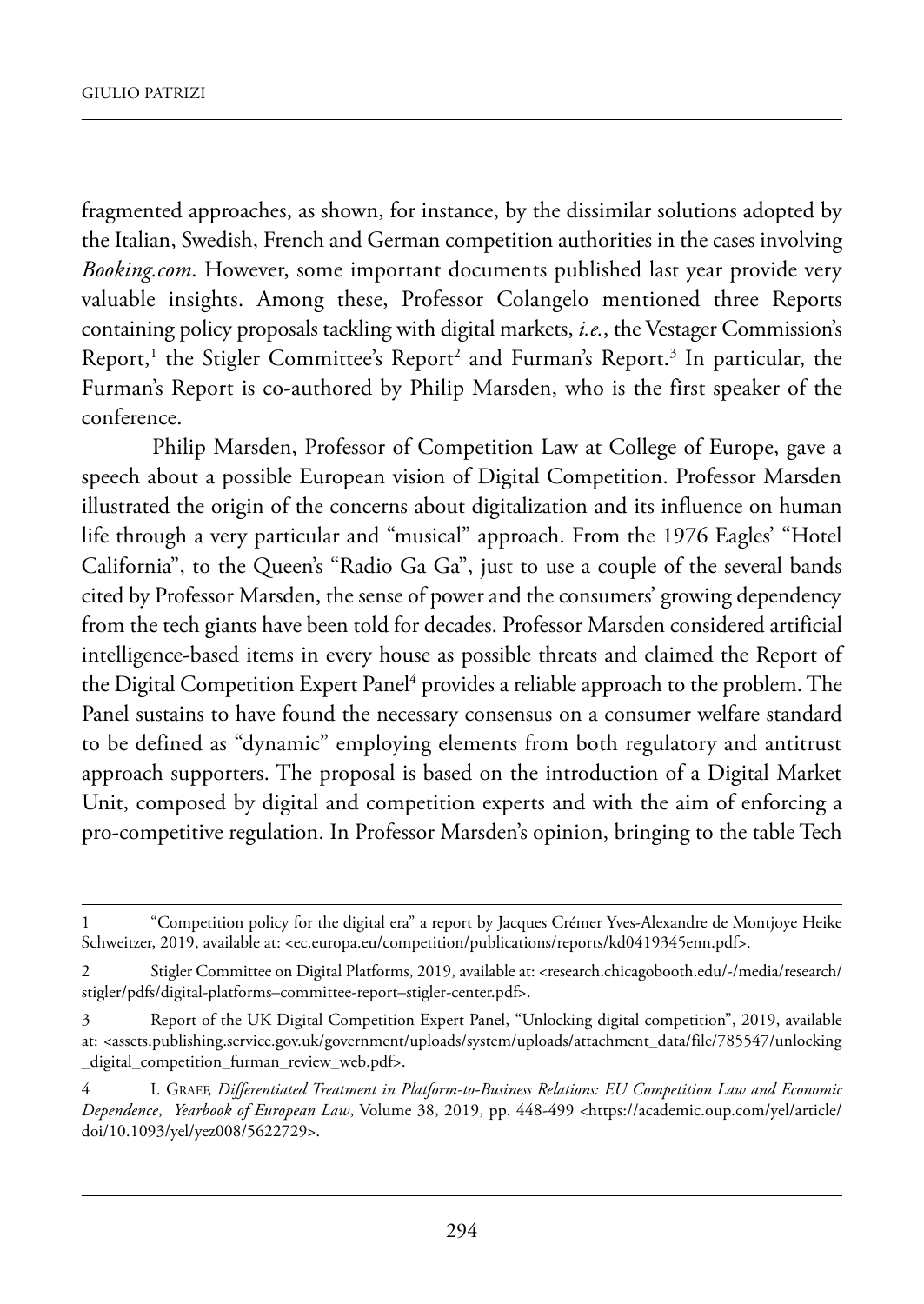Giants, consumers' stakeholders and governments would be fundamental to obtain a code of conduct fit for the purpose and easily enforceable by the Digital Market Unit and that this innovative approach would have the benefit of having a single response to the issue, shared by all the parties involved. Furthermore, it would avoid what Professor marsden describes as a "regulatory winter" that would definitely reduce innovation incentives.

Inge Graef, Assistant Professor at Tilburg Law School, delivered a speech on "Differentiated Treatment and EU Competition Law in Platform-to-Business Relations". Her recent paper about regulation on big tech companies and her participation in the European Commission's expert group to the EU Observatory on the Online Platform Economy were useful basis for her presentation. According to professor Graef, distinguishing the anti-competitive treatments that the big tech companies lead in the digital platforms' field is fundamental to understand how to deal with the issue. The speaker defined the first group of treatments as "pure selfpreferencing behaviours", whereby vertically integrated platforms favour their own affiliated firms by giving them preferential ranking positions in the platform or preferential access to data, managing to exclude competitors from the market as recently shown in the *Google Shopping* case*.* <sup>5</sup> professor Graef then explained the second group, named "pure secondary line differentiation", which describes a scenario where a dominant firm harms a market in which it is not active by guaranteeing a preferential treatment to a not affiliated retailer above the others. However, the inconvenience for a company of guaranteeing such kind of preferential treatments in a market where the company is not even present makes this kind of abuse more difficult to capture for competition authorities. leading examples in this group are the better ranking treatments that platform like *Booking.com* or *Expedia.com* are suspected to reserve to particular hotels paying more commission fees. the last group is defined by professor Graef as "hybrid discrimination" and presents elements of both previous groups, whereby a platform engages in differentiated treatment among non-affiliated services

<sup>5</sup> european Commisssion, *Google Shopping,* 27 June 2017, Case at.39740, [<ec.europa.eu/competition/](ec.europa.eu/competition/antitrust/cases/dec_docs/39740/39740_14996_3.pdf) [antitrust/cases/dec\\_docs/39740/39740\\_14996\\_3.pdf>](ec.europa.eu/competition/antitrust/cases/dec_docs/39740/39740_14996_3.pdf).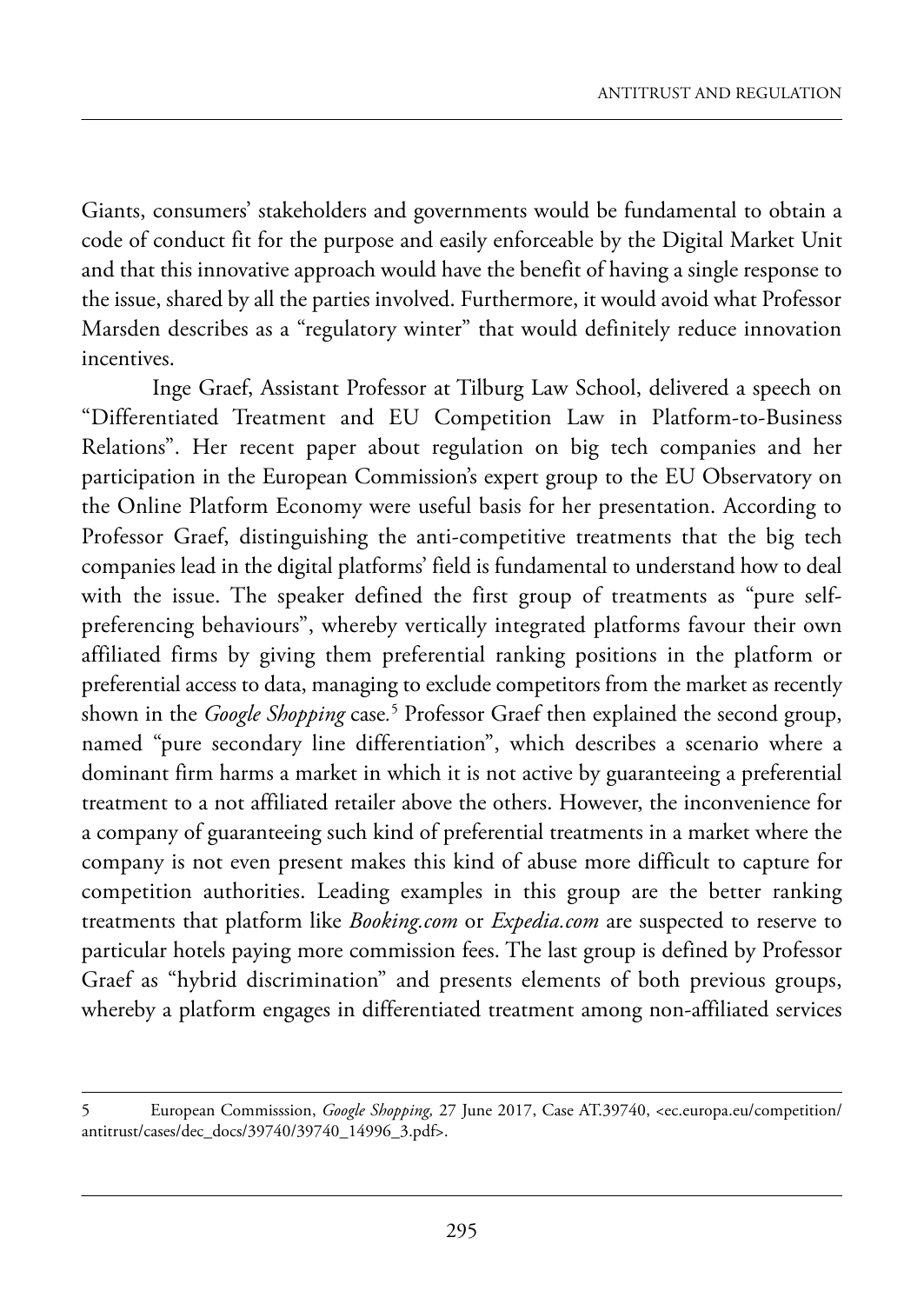in an effort to favour its own business. An example may be a platform blocking an app that interferes with its ability to gain revenues through advertising. Therefore, the motive has a double face: excluding competitors and exploiting the market. A clear example of this scenario is provided by the *Amazon Marketplace* ongoing investigation of the EU Commission.6 professor Graef offered an analysis of the outcomes of differentiated treatments, such as refusal to deal, blocking of access to the platform and to the services offered by the dominant company. later, she quoted the leading cases in this field: the investigations promoted by the Italian Competition Authority on *Google*, which refused to give access to the android auto system to *Enel*, and the *Disconnect*'s claim against Google for being removed from the Google Play Store. Possible solutions to all the three differentiated treatments were also addressed in her speech. for the first group of treatment professor Graef proposed a theoretical framework based on the application of the differentiated treatment used for the competitors of the affiliated companies and seeing if the dominant company's business is still effectively competitive whereas, for the second group, the proposed solution might be trying to device unfairness clauses fit for platform-to-business relations. For the last group, Professor Graef suggested to include in the legal notion of coercion these anti-competitive behaviours. professor Graef claimed that the main area where EU competition law currently does not offer effective protection is the situation where a business is blocked from a platform without legitimate justification. To address harm in such cases, she suggested to give a stronger role to economic dependence both within and outside EU competition law.

Rupprecht Podszun, Professor of German and European Competition Law at the University of Dusseldorf, gave from remote his presentation on the most recent German proposals and cases about regulation of the data economy. first, professor Podszun described the German Competition Authority's approach. In the German experience there is a dichotomy between the two lines of thinking, the first one that finds essential to put a break to the competition power of GAFA (Google, Apple, Facebook and Amazon) and an alternative view, called "help Siemens", that seems to

<sup>6</sup> european Commission press release, *Antitrust: Commission opens investigation into possible anti-competitive conduct of Amazon*, 17 July 2019, <ec.europa.eu/commission/presscorner/detail/en/IP\_19\_4291>.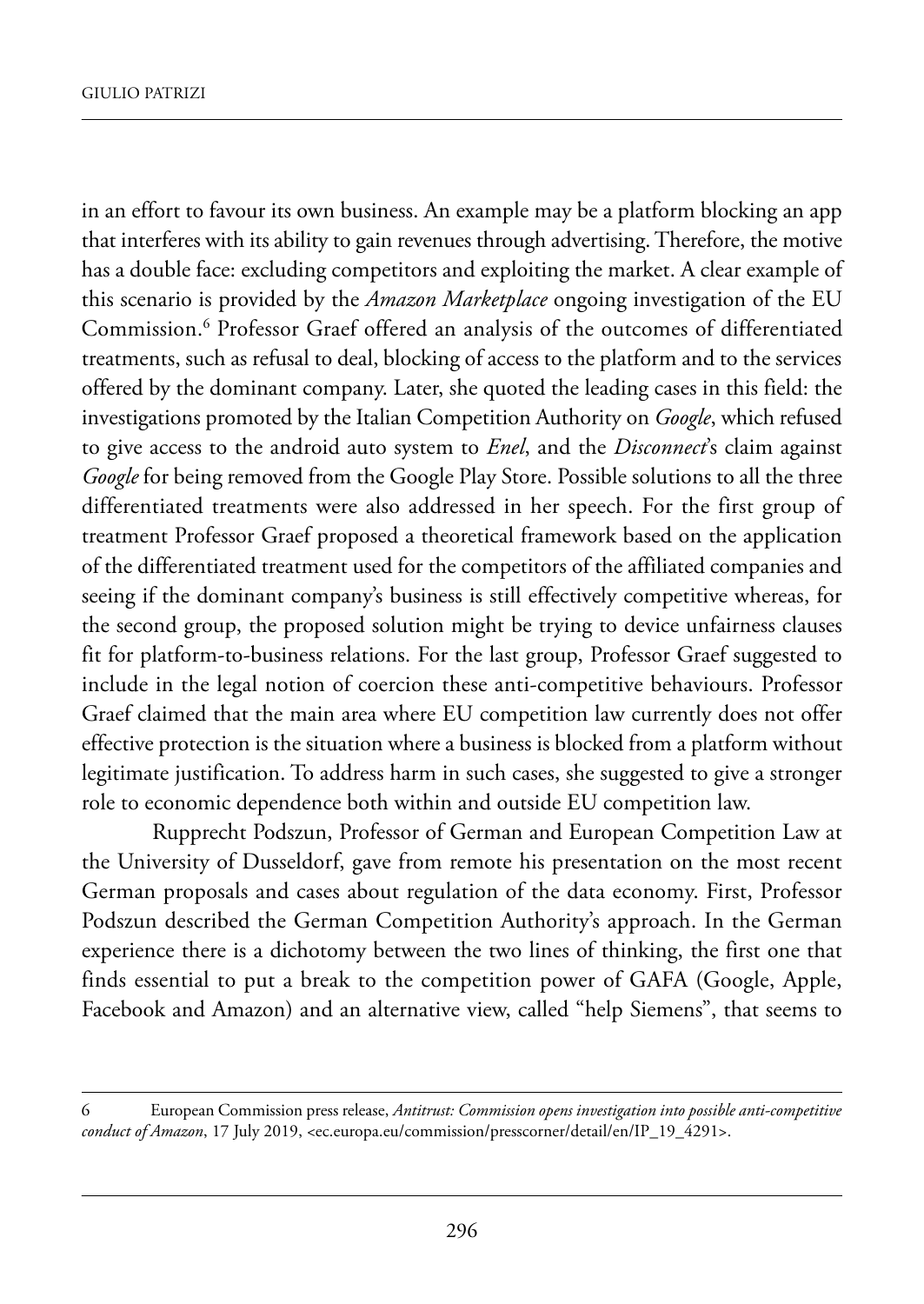be nearer to the needs of the big European companies. The *Bundeskartellamt* has an organisation in divisions similar to a court with a bottom-up approach, there is not a fully-fledged strategy and this may lead to different lines of action. The first group of cases analysed by Professor Podszun were based on MFN (Most Favored Nation) clauses and were held in front of big companies such as *Amazon* and *Booking.com*. <sup>7</sup> the cases against *Google News* and *Asics* <sup>8</sup> are examples of the "help siemens"' view, as the *Bundeskartellamt* sided with these companies, rather than contesting their irregularities. In several merger cases, the *Bundeskartellamt* adopted a curious approach. In Professor podszun's opinion, the *Bundeskartellamt* used especially merger cases involving German and European companies<sup>9</sup> to elaborate and put in practice new concepts and strategies for later use in abuse cases of bigger companies. This approach could be considered a success in the case against *Amazon*, <sup>10</sup> where the company at the end cooperated and changed its policy on resolution conditions with retailers. This did not happen in the well-known *Facebook* case<sup>11</sup> and it is worth mentioning that the Higher Regional Court of Düsseldorf suspended the *Bundeskartellamt*'s decision. In the same years these

8 *Bundeskartellamt*, *Decision according to Section 32c German Competition Act in the dispute Google versus various press publishers and VG Media about the use of the ancillary copyright of press publishers*, 8 september 2015, B6- 126/14, <www.bundeskartellamt.de/shareddocs/entscheidung/en/fallberichte/kartellverbot/2016/B6-126-14.pdf ?\_\_blob= publicationfile&v=2>; and *Bundeskartellamt*, *Unlawful restrictions of online sales of ASICS running shoes*, 26 August 2015, B2-98/11, <www.bundeskartellamt.de/SharedDocs/Entscheidung/EN/Fallberichte/Kartellverbot/ 2016/B2-98-11.pdf?\_\_blob=publicationfile&v=2>.

9 *Bundeskartellamt*, *Clearance of merger between online dating platforms*, 22 october 2015, B6-57/15, <www.bundeskartellamt.de/SharedDocs/Entscheidung/EN/Fallberichte/Fusionskontrolle/2016/B6-57-15.pdf? blob =publicationFile&v=2>.

10 *Bundeskartellamt*, 17 July 2019, B2-88/18, <www.bundeskartellamt.de/SharedDocs/Entscheidung/EN/ Fallberichte/Missbrauchsaufsicht/2019/B2-88-18.pdf?\_blob=publicationFile&v=5>.

11 *Bundeskartellamt*, *Facebook, Exploitative business terms pursuant to Section 19(1) GWB for inadequate data* processing, 6 February 2019, <www.bundeskartellamt.de/SharedDocs/Entscheidung/EN/Fallberichte/ missbrauchsaufsicht/2019/B6-22-16.pdf?\_\_blob=publicationfile&v=3>.

<sup>7</sup> *Bundeskartellamt*, *Amazon removes price parity obligation for retailers on its Marketplace platform*, Case B6- 46/12, 2013, B6-46/12, www.bundeskartellamt.de/shareddocs/entscheidung/en/fallberichte/kartellverbot/2013/ B6-46-12.pdf;jsessionid=1F7BE2F3F590C9FCCA9461EEFDB6F5BB.2\_cid381?\_blob=publicationFile&v=2; and *Bundeskartellamt*, *'Best price' clause of online hotel portal Booking also violates competition law*, 22 december 2015, b9-121/13, <www.bundeskartellamt.de/shareddocs/entscheidung/en/fallberichte/kartellverbot/ 2016/B9-121- 13.pdf?\_\_blob=publicationfile&v=2>.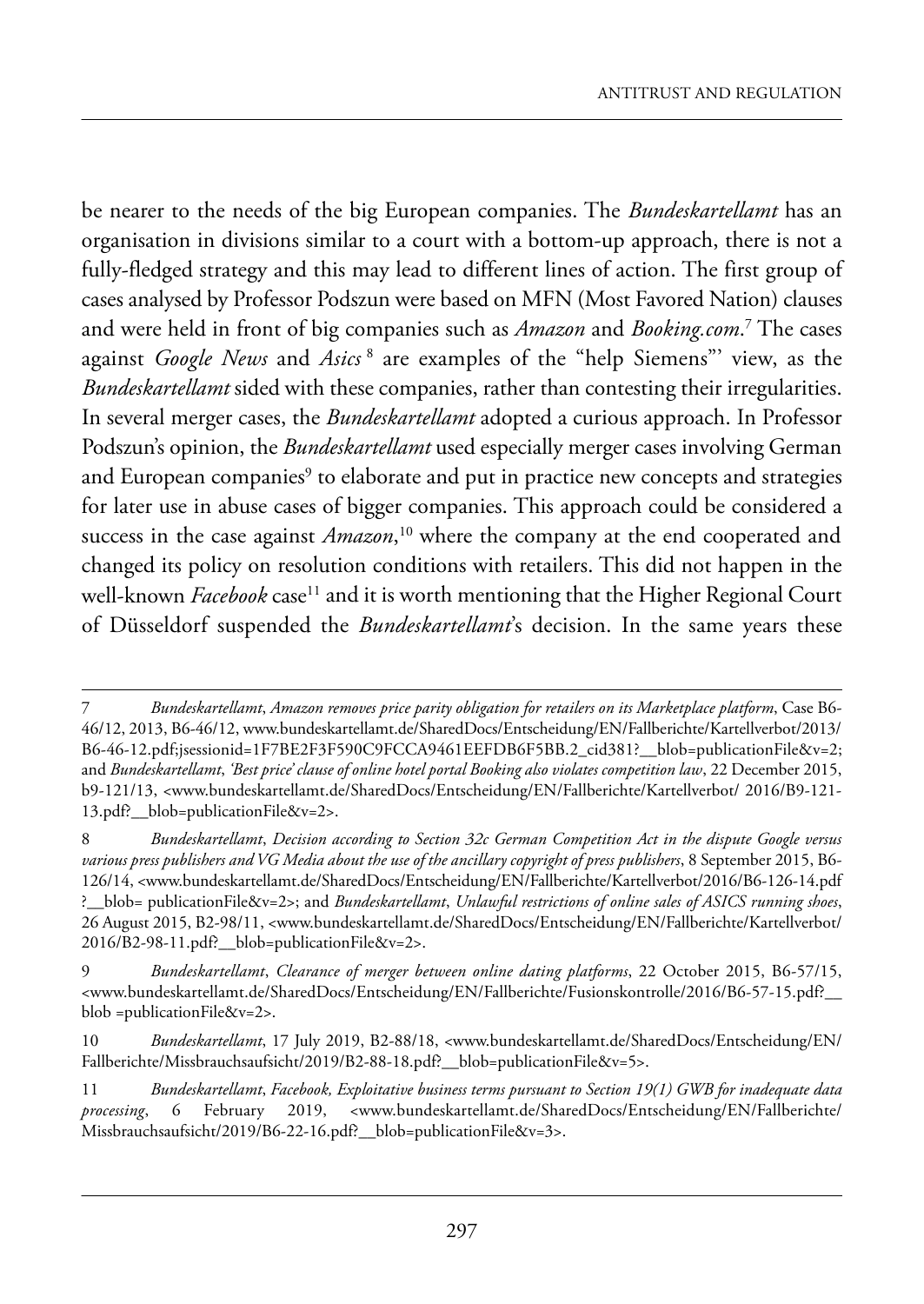decisions were made, the German legislator did not lack of reacting. In 2017, the 9<sup>th</sup> Amendment to the German Competition Act was published with new elements such as criteria for dominance of platforms and a transaction value-based merger threshold of 400 million euro, which introduced a duty to notify the merger to the *Bundeskartellamt*. The draft of the 10<sup>th</sup> Amendment to the German Competition Act was released last January. It included innovations such as a special regulation of undertakings with paramount significance across the market and provision against tipping abuse. in conclusion, according to Professor Podszun, despite of the efforts made by the legislator, the greatest role in dealing with the digital market is still played by the courts, especially because the *Bundeskartellamt* has not yet reached a common strategy.

The conference proceeded with Andrea Pezzoli, General Director of the Italian Competition Authority. His speech was about the Italian experience and perspectives on digital economy. Despite the efforts made by the EU Commission and by national competition authorities, the Tech Giants' power does not seem to be undermined, and the smaller companies still suffer from being on the "wrong" side of the market. The Italian responses to the issue are in the hands of the triangle of agencies, i.e., the Competition Agency, the Data Protection Agency and the Communication Agency, which are making efforts to have a coordinated approach to the digital market. The cooperation between the Agencies has led to two interim reports, and to a final report on Big Data, published last February.<sup>12</sup> The goal of the report was to provide a better understanding of the digital economy, by using the competence of the Communication Agency on pluralism issues and the competence of the Data Protection Agency on privacy issues. The analysis, conducted on new forms of market power, on the relation privacy-antitrust and on developments on data acquisition and profiling, led to some important conclusions. According to Andrea Pezzoli and to the outcomes of the report, a new digital agency is not necessary. The tools that the Italian Competition Authority already has, *i.e.*, antitrust rules and cooperation between agencies, are all needed. The

<sup>12</sup> The final report is available at: <www.garanteprivacy.it/documents/10160/0/Indagine+conoscitiva+sui+ Big+Data.pdf/58490808-c024-bf04-7e4e-e953b3d38a9a?version=1.0>.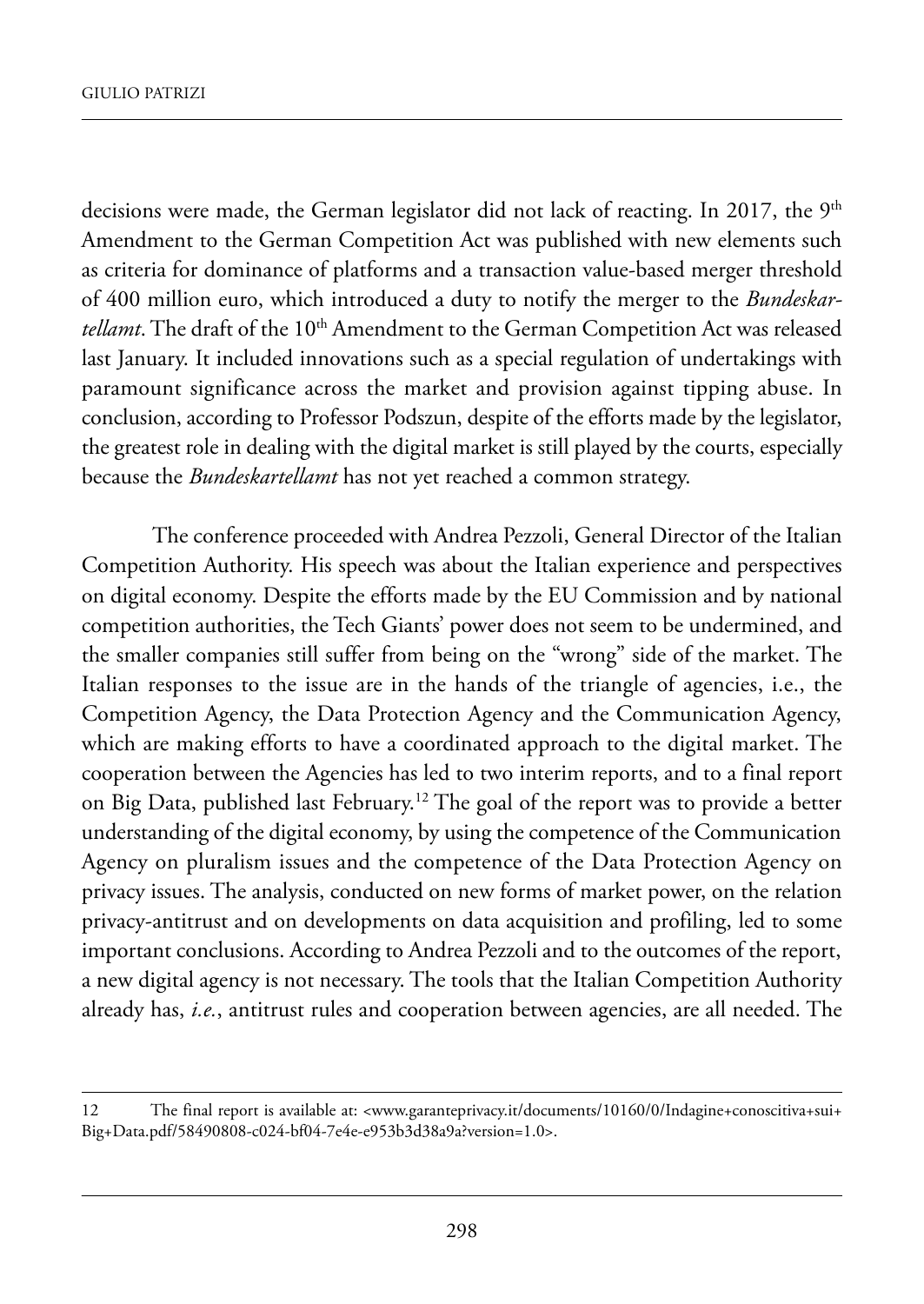only two interventions that could lead to an improvement are more power to collect information, an essential weapon while dealing with digital giants, and an innovative market friendly public policy.

Then Andrea Mantovani, Associate Professor of Economics at the University of Bologna, presented his extensive research on *Booking.com* cases. Digital platforms, especially OTA (Online Travel Agencies), usually charge retailers with fees around 20/30% that sometimes even reach 50%. This incredible power for digital platforms was sustained by the existence of the so-called wide price parity clauses or MFN clauses. With regard to digital markets, there are basically two types of MFN clauses, according to whether the clause ensures that the price and terms quoted through the platform will not be higher than those available on the upstream supplier's website ("narrow MFN") or on other platforms or any other channel ("wide MFN"). Different approaches have been adopted by national competition authorities: whereas the Italian, Swedish and french competition authorities have settled with *Booking.com* committing to remove the wide mfn and maintain the narrow one, the *Bundeskartellamt*, on the other hand, in similar cases – firstly against the portal HRS and later against Booking – did not accept even the narrow MFN. Professor Mantovani's recent work<sup>13</sup> presents the first results of such kind of approach through an extensive analysis and comparison between the reaction of the *Booking.com*'s digital market in Corsica, after the *Macron Law*, <sup>14</sup> and in Sardinia, after the Italian equivalent new policy.<sup>15</sup> According to the data collected by Professor Mantovani and his co-authors, in the short run, effects on prices are detectable in the amount of a 4% reduction just for hotel chains. However, this represents a small part of the hotel market in both regions. By extending the Corsica's analysis to the medium run (1 year), the results are much more relevant: a 4% prices reduction for non-chain hotels and a 12% prices reduction for hotels chains. According to Professor

<sup>13</sup> A. MANTOVANI-C. PIGA-C. REGGIANI, *Much ado about nothing? Online platform price parity clauses and the EU Booking.com case*, 2020[,<questromworld.bu.edu/platformstrategy/files/2019/07/platstrat2019\\_paper](questromworld.bu.edu/platformstrategy/files/2019/07/platstrat2019_paper_33.pdf)  $\_33.pdf$ .

<sup>14</sup> law 2015-990 of 6 august 2015 "*pour la croissance, l'activité et l'égalité des chances économiques*".

<sup>15 2017</sup> Competition Law, Legislative Decree No. 3/2017.